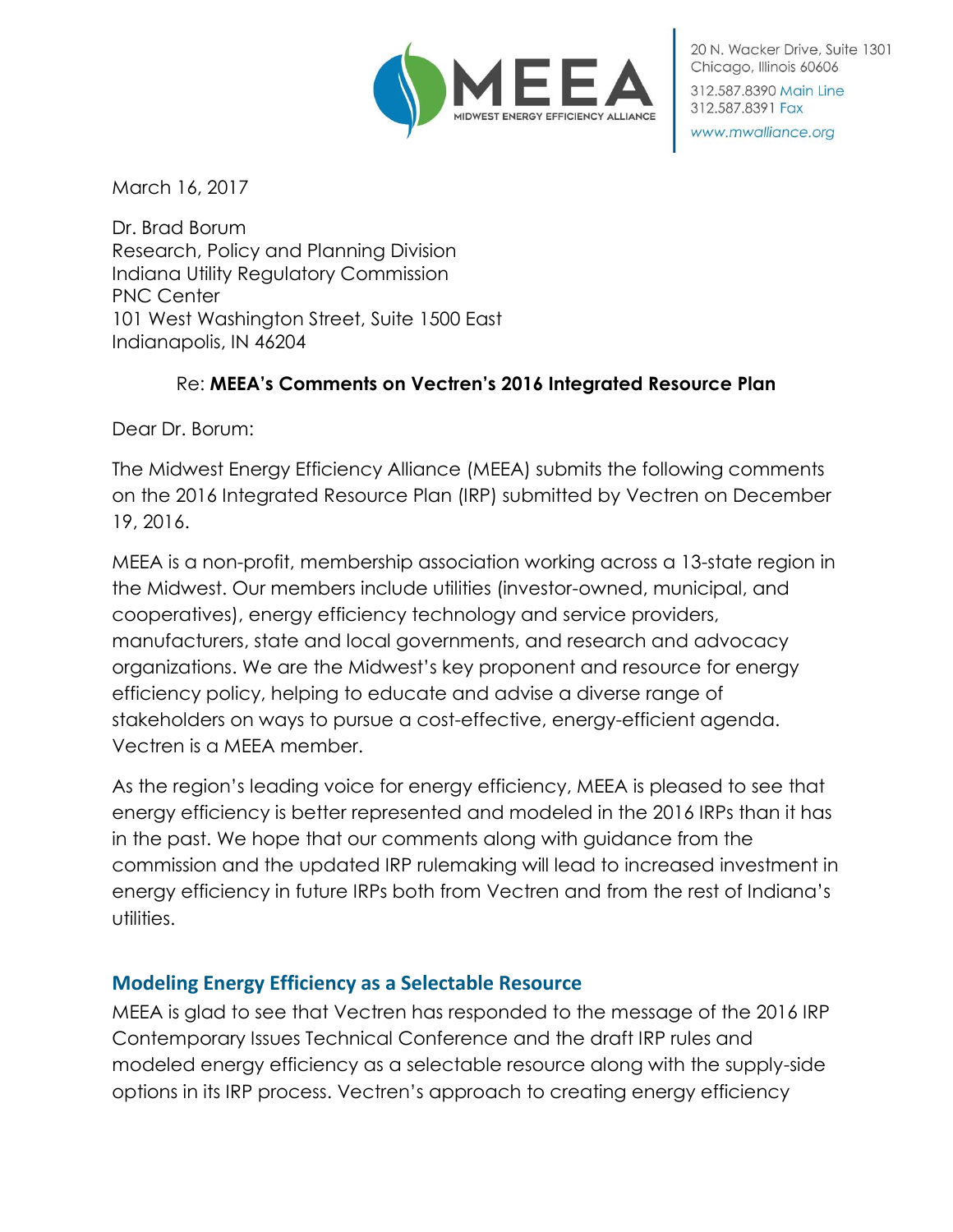

blocks to go into its resource selection model is an approach that puts demandside resources on more equal footing with supply side resources, without limiting energy efficiency through benefit-cost testing as an input to the model.

In IP&L and NIPSCO's 2016 IRPs, efficiency measures were pre-screened in the Market Potential Study before being bundled by measure type for modeling. Those IRPs did a good job of allowing energy efficiency to be treated as a selectable resource, though as we noted in our comments on those IRPS, using a limited pool of available measures because of pre-screening artificially limits the amount of energy efficiency the model can consider. Additionally, the bundling by measure type rather than in a form more representative of actual program practice where multiple measure types can contribute savings is another area where the measure bundling model may limit the possibilities for energy efficiency. Vectren's IRP provided a different model.

Vectren's model created generic blocks of residential and commercial energy efficiency in 0.25% increments, making up to 2.0% energy efficiency available per year. We feel that this approach provides a reasonable model for putting energy efficiency on the table as an equivalent resource option, with a caveat. The 2.0% number appears to be arbitrary as do the 0.25% size of the increments. As one of the modeling runs selected 2.0% energy efficiency (p. 237) we question whether a 2.0% ceiling on energy efficiency is too low. If the amount of energy efficiency available was set at 3.0% or higher, would that model have selected more? If smaller increments of 0.10% had been used would more energy savings have been selected? We would like to see more explanation of why the upper limit to energy savings was drawn at 2.0% and why 0.25% was chosen for the smaller increments.

MEEA is glad to see that Vectren recognizes that screening measures for cost effectiveness is part of program design, rather than something that needs to be done before IRP modeling, and that programs can be designed to meet the energy savings levels presented in the IRP.

*"The IRP should determine the appropriate level of DSM to include in the preferred resource plan. However, for Vectren, the IRP is not the appropriate tool to determine which specific programs to include in a DSM plan. Instead, every 2-3 years*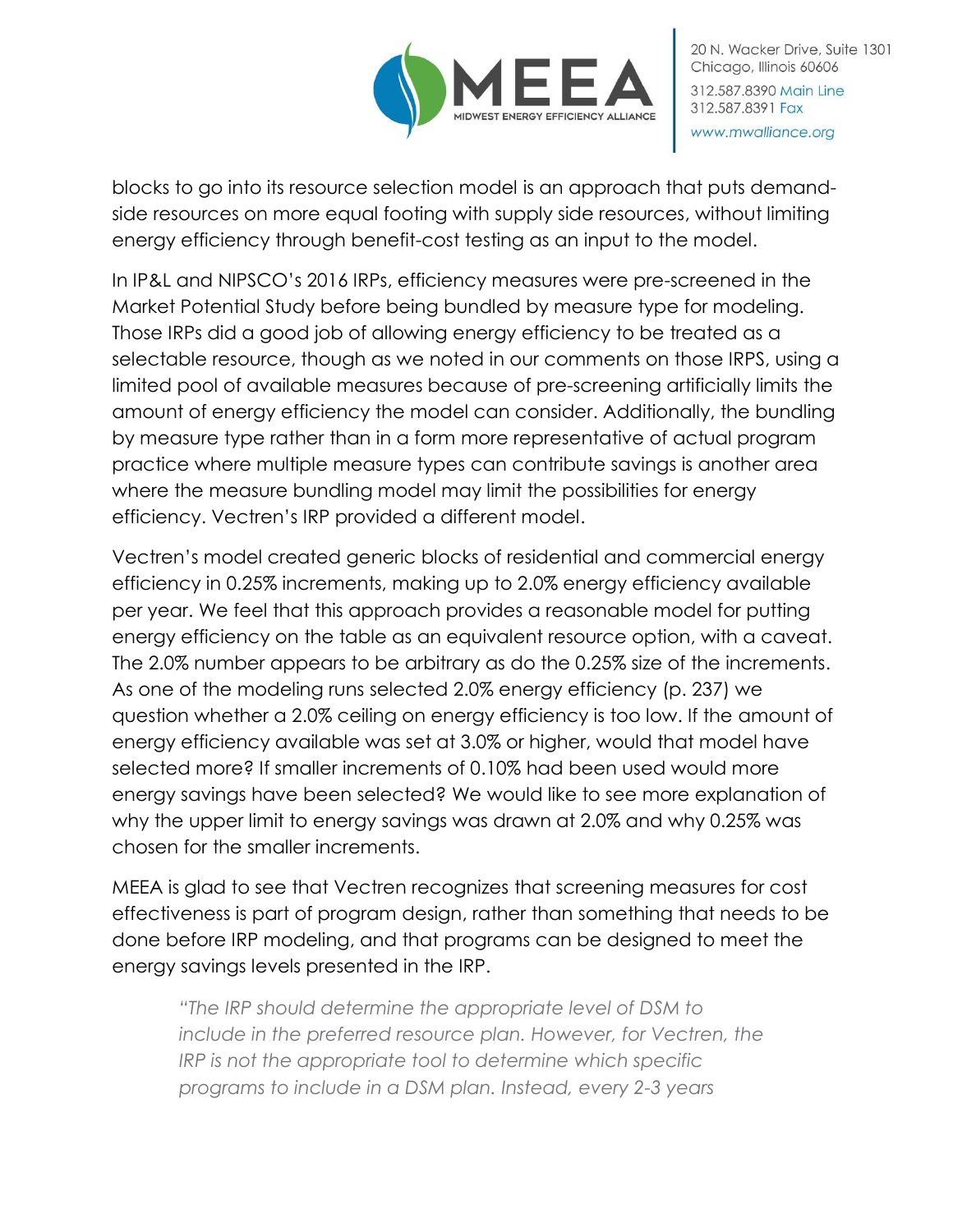

*Vectren engages in a multi-step planning process designed to select programs that meet the level of savings established in the preferred resource portfolio. Once the level of DSM to be offered has been established by the IRP and a portfolio of programs to meet the savings levels has been designed, the last step in the planning process is to test the cost effectiveness of the programs."*  (p139)

This approach, allowing the model to select energy efficiency by cost per kWh in a measure-agnostic fashion avoids limiting what energy efficiency is available to the model, and avoids artificially limiting the utility's later DSM planning because it selects for savings rather than for specific measure types. This approach will give Vectren's program planners the flexibility to design costeffective programs using any combination of measures, which achieve the savings set forth in the IRP instead of, for example, being allowed to do Residential Lighting but having Commercial Cooling unavailable because that measure bundle was not selected.

MEEA would also like to see the energy savings potential represented by customers that have opted-out considered in the IRP modeling. It is not unreasonable to think that these customers may choose to opt back in to a utility's energy efficiency programs at some before 2036. There is evidence in Michigan, Wisconsin and Minnesota that well-designed and accessible large customer energy efficiency programs can be an attractive option for these customers even against the option of saving energy on their own. Commercial and industrial programs, those that would serve the customers eligible for the opt-out, represent some of the most cost-effective energy savings.<sup>1</sup>

<sup>1</sup> Ehrendreich, G. 2015. Living Up to Its Potential: Industrial Energy Efficiency in the Midwest. Chicago, IL: Midwest Energy Efficiency Alliance. Accessed at [http://www.mwalliance.org/sites/default/files/uploads/Ehrendreich\\_2015\\_Living-up-to-its](http://www.mwalliance.org/sites/default/files/uploads/Ehrendreich_2015_Living-up-to-its-potential_5-97.pdf)[potential\\_5-97.pdf](http://www.mwalliance.org/sites/default/files/uploads/Ehrendreich_2015_Living-up-to-its-potential_5-97.pdf)

 $\overline{a}$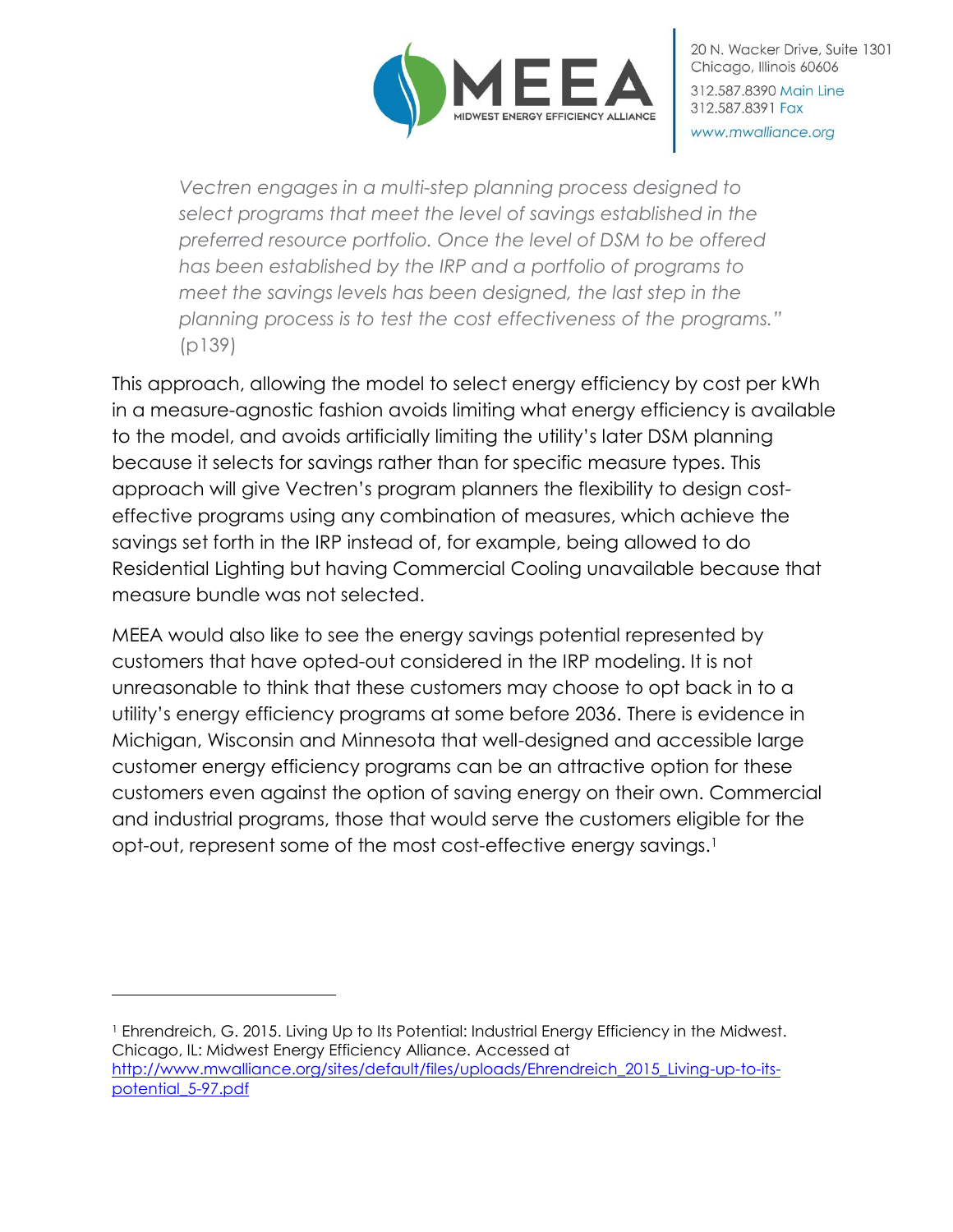

## **Market Potential Study**

As noted above, Vectren's energy efficiency MPS did not play a substantial role in this IRP. Energy efficiency modeling was independent of the potential levels determined in the MPS. We did not review the 2015 MPS.

# **Savings Levels**

l

An area that we found unclear in the IRP from the included information, including the Technical Appendix, was how Vectren arrived at the energy efficiency resources included in its preferred portfolio. After stating that 3 of 7 model runs selected 1% energy efficiency and 1 of 7 selected 2% (p. 237) and having stated that any energy efficiency selected for 2018 would carry through the subsequent years (Technical Appendix, Energy Efficiency Modeling Discussion, October 14, 2016 , Slide 14), it is not clear what the "judgement for reasonableness" (p. 237) is that led to a preferred portfolio with efficiency at 1.0% from 2018-2020, 0.75% from 2021-2026, and 0.5% thereafter.

If those percentages, which are based on the percent of *eligible* customers are recalculated to be based on total sales, without opt-out (at a rate of 41% of retail sales opting-out, p. 128), then the savings being selected by Vectren amount to 0.6% of total sales, dropping to 0.3% of total sales in 2027. For comparison, 0.3% energy efficiency was the level required by the nowoverturned energy efficiency resource standard (EERS) in 2010, the first year of program ramp-up. This is significantly less energy efficiency than the company has already been investing in for years. Based on EIA-861 data files<sup>2</sup>, Vectren delivered energy efficiency equaling 0.68% of total sales in 2015 and 0.95% of total sales in 2014.

<sup>2</sup> Energy Information Administration [EIA]. 2016. *Electric power sales, revenue, and energy efficiency Form EIA-861 detailed data files. Final 2015 data.* October 6, 2016. Washington, DC: Energy Information Administraton. Accessed at<https://www.eia.gov/electricity/data/eia861/>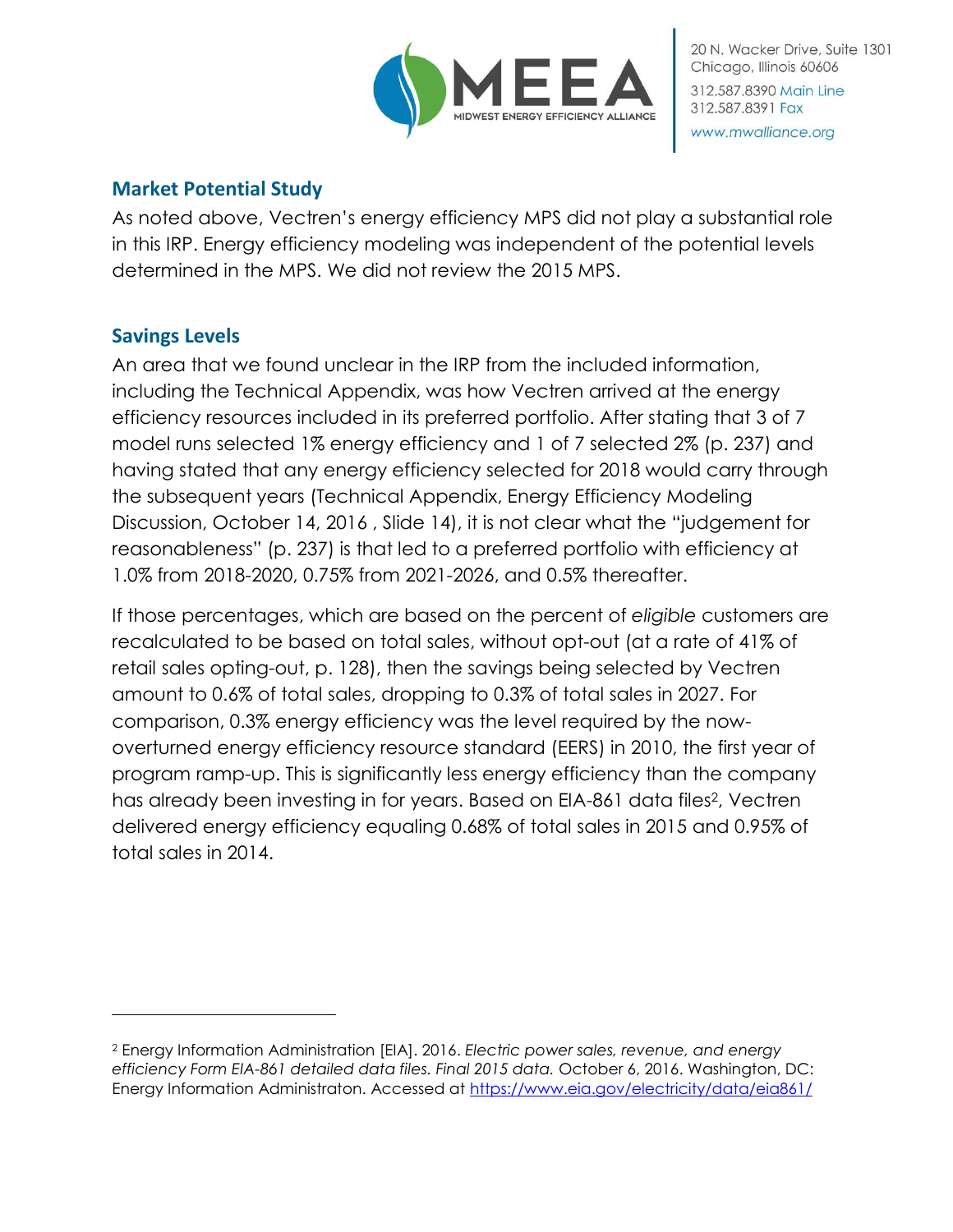

20 N. Wacker Drive, Suite 1301 Chicago, Illinois 60606 312.587.8390 Main Line

www.mwalliance.org

312.587.8391 Fax



*Figure 1: Energy efficiency in Vectren 2016 IRP compared with savings requirements from overturned Cause 42693 energy efficiency resource standard. (IRP savings levels as stated by company recalculated to percentage of total sales prior to large customer opt-out)*

We did not see sufficient explanation of how the company arrived at the energy efficiency levels included in the preferred portfolio. Given MEEA's experience working in other states with long-term commitments to energy efficiency, higher levels of cost-effective energy savings can be achieved and maintained or increased as technology, program design, and program deliver mature.

Additionally, it appears that the energy efficiency values of 1.0% to 0.5% given as the preferred portfolio are based on gross rather than net savings. Other data, such as that presented in Figure 5.9, reflects net savings values. MEEA would like to see greater consistency in the presentation of the data throughout the IRP.

# **Stakeholder Input**

We are glad to see Vectren engaging in a stakeholder process and taking feedback from stakeholder meetings to create a stakeholder scenario for modeling. That stakeholder portfolio puts energy efficiency at about 2% of eligible sales annually (which would be about 1.2% of total sales). Having documented customer preferences is an important reference for all those